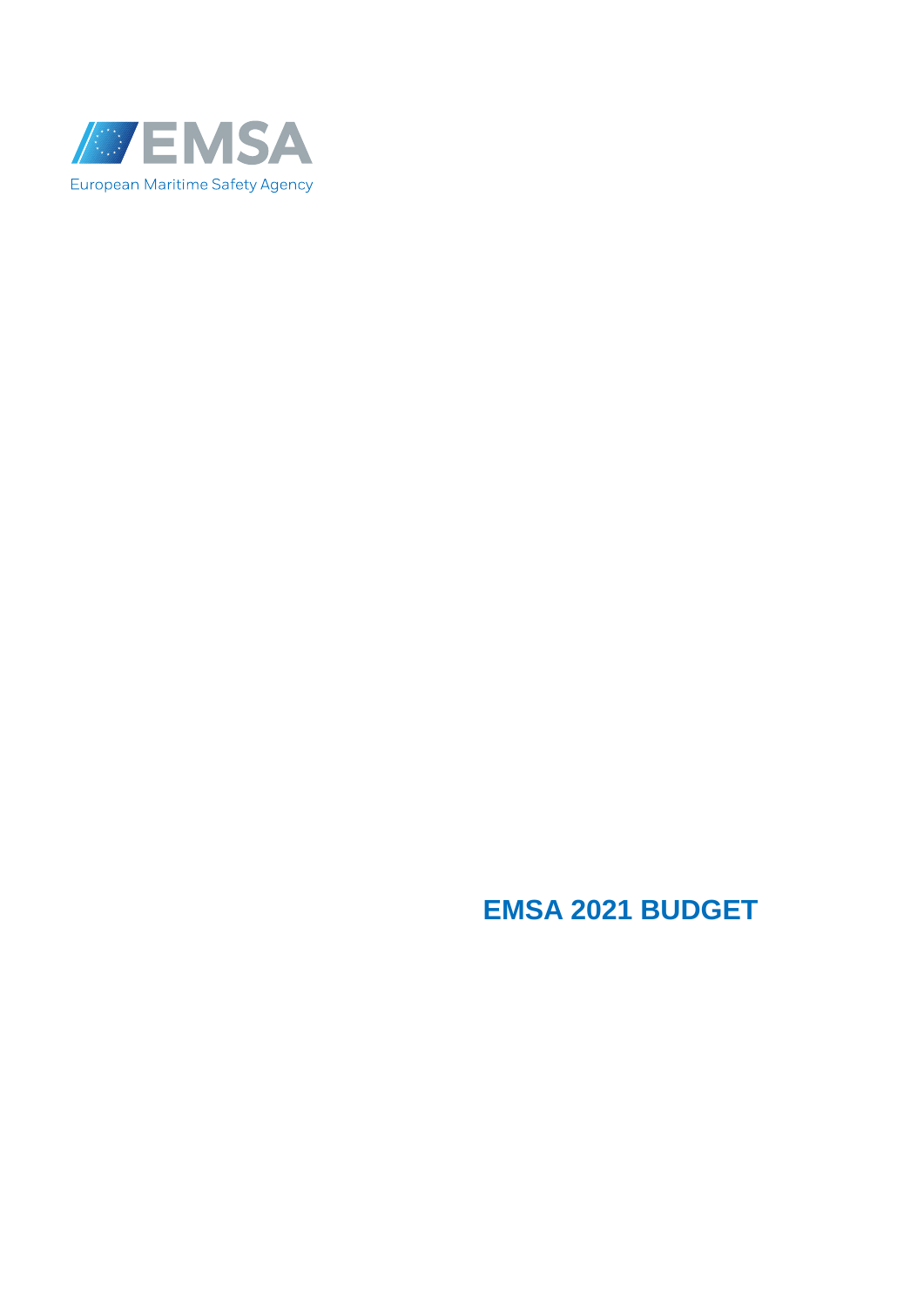#### **EMSA 2021 BUDGET**

**Statement of revenue and expenditure of the European Maritime Safety Agency for the financial year 2021**

#### **REVENUE**

#### **Title 2 — SUBSIDY FROM THE COMMISSION**

| <b>Title</b> | <b>Heading</b>                        | Budget 2021   |               |               | Outturn 2019<br>Budget 2020 |               |               |
|--------------|---------------------------------------|---------------|---------------|---------------|-----------------------------|---------------|---------------|
|              |                                       | Commitments   | Payments      | Commitments   | Payments                    | Commitments   | Payments      |
| $\vert$ 20   | SUBSIDY FROM THE<br><b>COMMISSION</b> | 84,789,015.00 | 84,789,015.00 | 79,853,932.00 | 80,975,192.00               | 80,511,842.00 | 79,265,391.00 |
| $'$ 21       | <b>OPERATIONAL</b><br><b>INCOME</b>   | 390,000.00    | 390,000.00    | 16,870,405.95 | 16,870,405.95               | 16,280,184.82 | 16,280,684.82 |
|              | Title 2 - Total                       | 85,179,015.00 | 85,179,015.00 | 96,724,337.95 | 97,845,597.95               | 96,792,026.82 | 95,546,075.82 |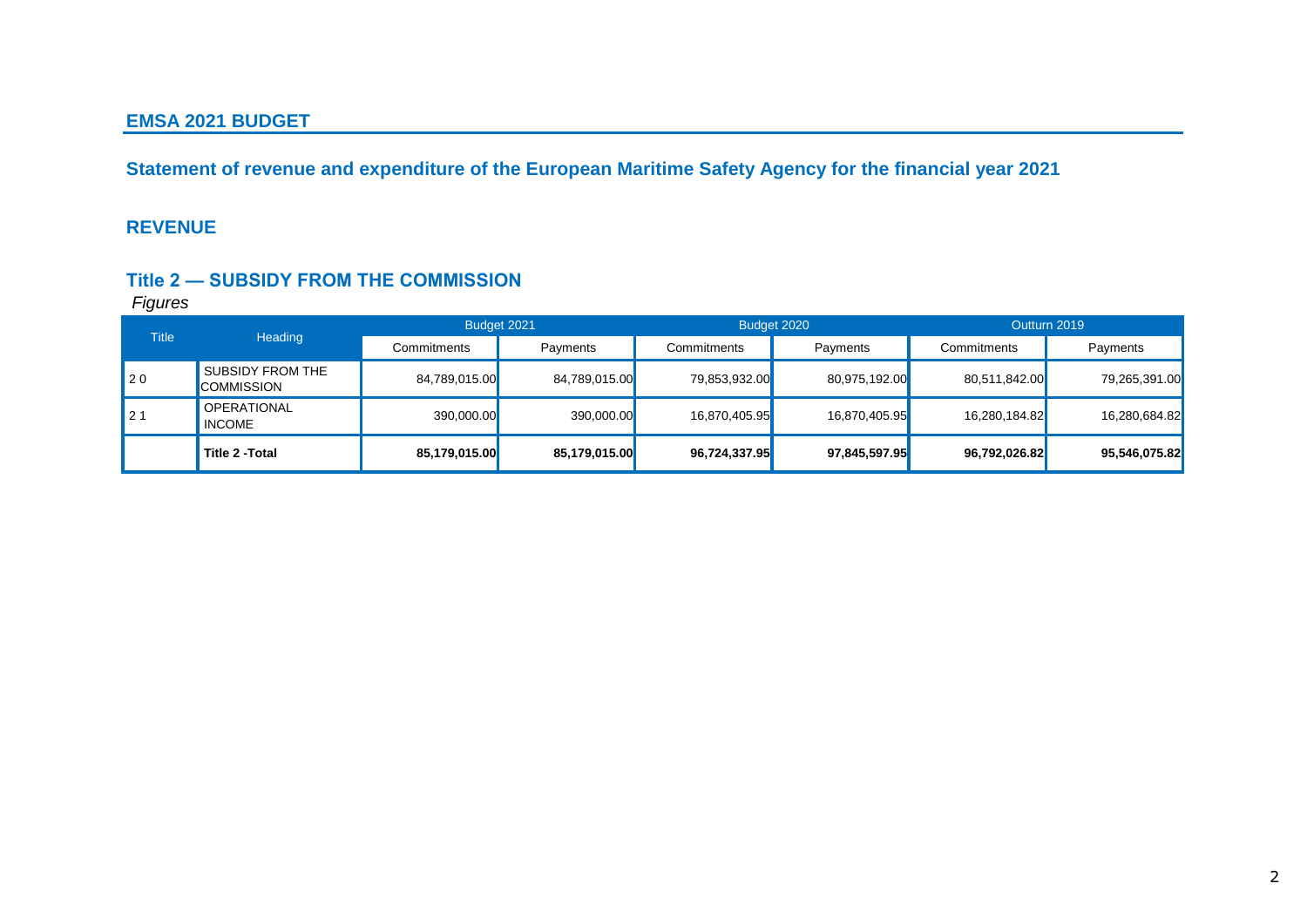## **EXPENDITURE**

| <b>Title</b> | Heading                                     |               | Budget 2021   | Budget 2020   |               | Outturn 2019   |               |
|--------------|---------------------------------------------|---------------|---------------|---------------|---------------|----------------|---------------|
|              |                                             | Commitments   | Payments      | Commitments   | Payments      | Commitments    | Payments      |
|              | <b>STAFF</b>                                | 28,877,000.00 | 28,877,000.00 | 27,470,012.00 | 27,470,012.00 | 26,228,458.93  | 26,092,581.32 |
| 2            | <b>ADMINISTRATIVE</b><br><b>EXPENDITURE</b> | 4,687,620.00  | 4,687,620.00  | 4,934,249.23  | 4,934,249.23  | 4,260,849.17   | 3,583,964.93  |
| 3            | <b>OPERATIONAL</b><br><b>EXPENDITURE</b>    | 51,614,395.00 | 51,614,395.00 | 47,731,166.62 | 48,852,426.62 | 49,825,030.09  | 47,050,976.53 |
| 4            | PROJECT FINANCED<br><b>ACTIONS</b>          | p.m.          | p.m.          | 16,588,910.10 | 16,588,910.10 | 35,975,250.94  | 20,090,306.39 |
|              | <b>Expenditure - Total</b>                  | 85,179,015.00 | 85,179,015.00 | 96,724,337.95 | 97,845,597.95 | 116,289,589.13 | 96,817,829.17 |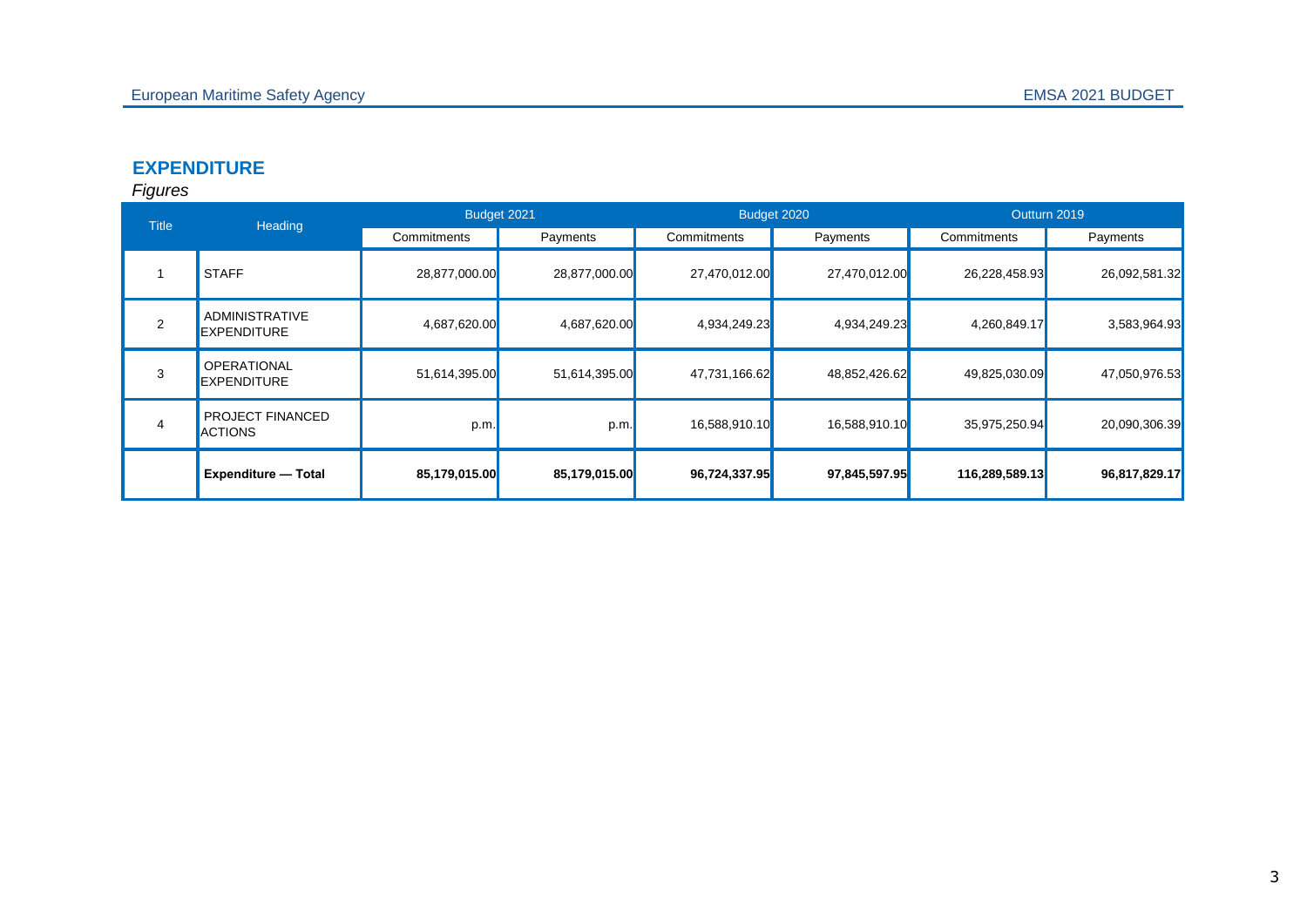## **Title 1 — STAFF**

| <b>Title</b><br>Chapter | <b>Heading</b>                                                     | Budget 2021   |               | Budget 2020   |               | Outturn 2019  |               |
|-------------------------|--------------------------------------------------------------------|---------------|---------------|---------------|---------------|---------------|---------------|
|                         |                                                                    | Commitments   | Payments      | Commitments   | Payments      | Commitments   | Payments      |
| 11                      | STAFF IN ACTIVE<br><b>EMPLOYMENT</b>                               | 27,336,000.00 | 27,336,000.00 | 26,095,675.00 | 26,095,675.00 | 24,473,703.31 | 24,438,454.68 |
| 12                      | <b>EXPENDITURE RELATED</b><br><b>TO RECRUITMENT</b>                | 438,000.00    | 438,000.00    | 327,337.00    | 327,337.00    | 248,725.67    | 223,477.84    |
| 13                      | <b>ADMINISTRATIVE</b><br><b>MISSIONS AND DUTY</b><br><b>TRAVEL</b> | 95,000.00     | 95,000.00     | 90,000.00     | 90,000.00     | 98,000.00     | 92,624.80     |
| 14                      | SOCIO-MEDICAL<br><b>STRUCTURE</b>                                  | 35,000.00     | 35,000.00     | 35,000.00     | 35,000.00     | 35,000.00     | 18,754.12     |
| 15                      | <b>TRAINING</b>                                                    | 240,000.00    | 240,000.00    | 230,000.00    | 230,000.00    | 185,029.95    | 152,146.61    |
| 16                      | <b>SOCIAL MEASURES</b>                                             | 700,000.00    | 700,000.00    | 670,000.00    | 670,000.00    | 1,150,000.00  | 1,140,922.72  |
| 17                      | <b>RECEPTION AND</b><br><b>EVENTS</b>                              | 33,000.00     | 33,000.00     | 22,000.00     | 22,000.00     | 38,000.00     | 26,200.55     |
|                         | Title 1 - Total                                                    | 28,877,000.00 | 28,877,000.00 | 27,470,012.00 | 27,470,012.00 | 26,228,458.93 | 26,092,581.32 |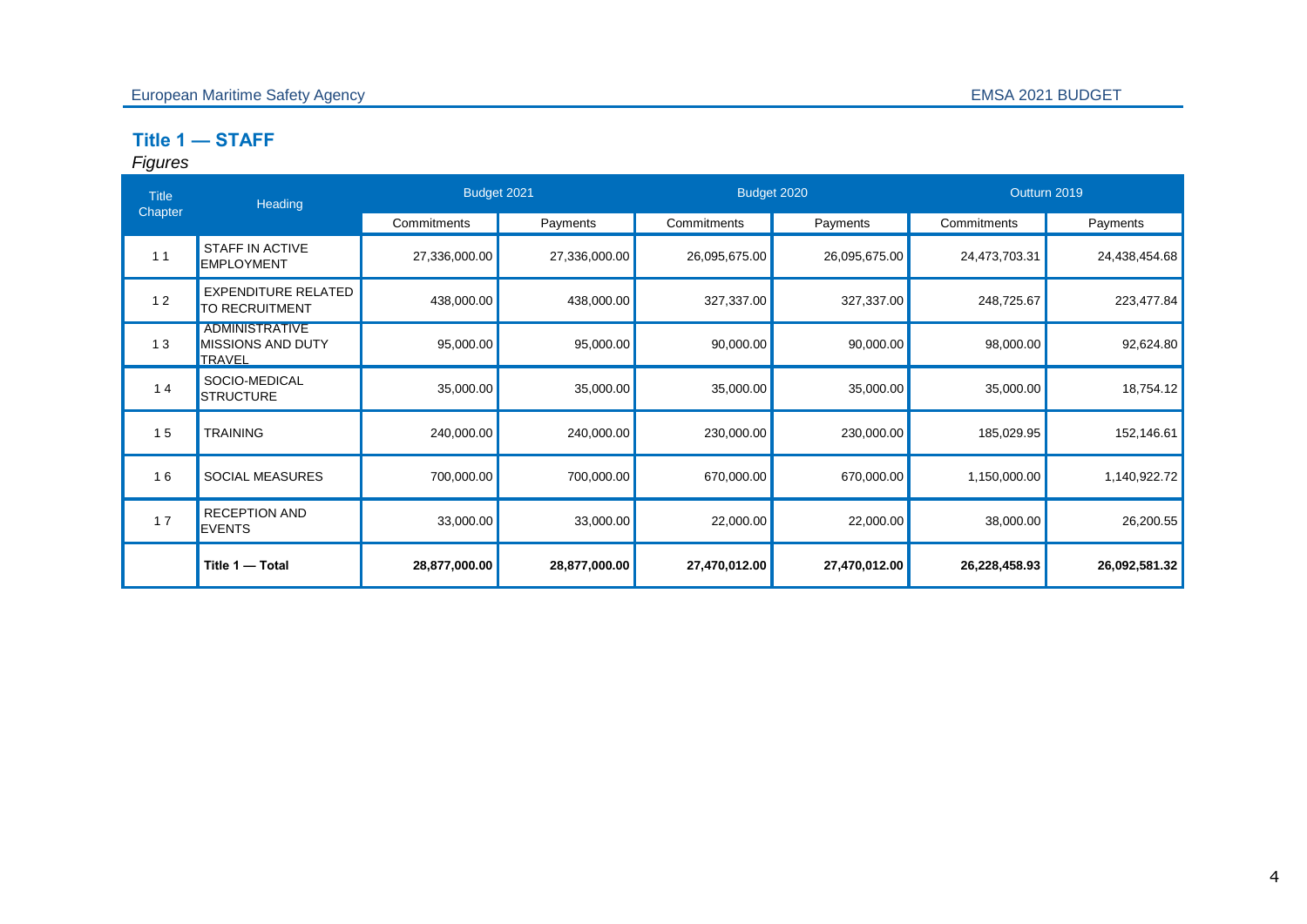## **Title 2 — BUILDINGS, EQUIPMENT AND MISCELLANEOUS OPERATING EXPENDITURE**

| <b>Title</b>   | Heading                                                                       | Budget 2021  |              |              | Budget 2020  | Outturn 2019 |              |
|----------------|-------------------------------------------------------------------------------|--------------|--------------|--------------|--------------|--------------|--------------|
| Chapter        |                                                                               | Commitments  | Payments     | Commitments  | Payments     | Commitments  | Payments     |
| 20             | <b>RENTAL OF BUILDING</b><br>AND ASSOCIATED COSTS                             | 3,664,935.00 | 3,664,935.00 | 3,509,190.73 | 3,509,190.73 | 3,390,189.86 | 2,907,061.70 |
| 2 <sub>1</sub> | <b>UATA FINUULOOIINU</b><br><b>EXPENDITURE AND</b><br><b>ACCOOLATED COCTS</b> | 688,277.00   | 688,277.00   | 926,651.50   | 926,651.50   | 519,655.14   | 423,750.81   |
| 22             | <b>MOVABLE PROPERTY</b><br>AND ASSOCIATED COSTS                               | 36,000.00    | 36,000.00    | 183,000.00   | 183,000.00   | 83,646.13    | 40,685.46    |
| 23             | <b>UUNNENI</b><br><b>ADMINISTRATIVE</b><br><b>EVDENNITHDE</b>                 | 108,500.00   | 108,500.00   | 101,500.00   | 101,500.00   | 57,263.04    | 43,816.51    |
| 24             | POSTAL CHARGES AND<br><b>TELECOMMUNICATIONS</b>                               | 78,908.00    | 78,908.00    | 88,907.00    | 88,907.00    | 90,000.00    | 60,298.67    |
| 25             | <b>MEETING EXPENSES</b>                                                       | 111,000.00   | 111,000.00   | 125,000.00   | 125,000.00   | 120,095.00   | 108,351.78   |
|                | Title 2 - Total                                                               | 4,687,620.00 | 4,687,620.00 | 4,934,249.23 | 4,934,249.23 | 4,260,849.17 | 3,583,964.93 |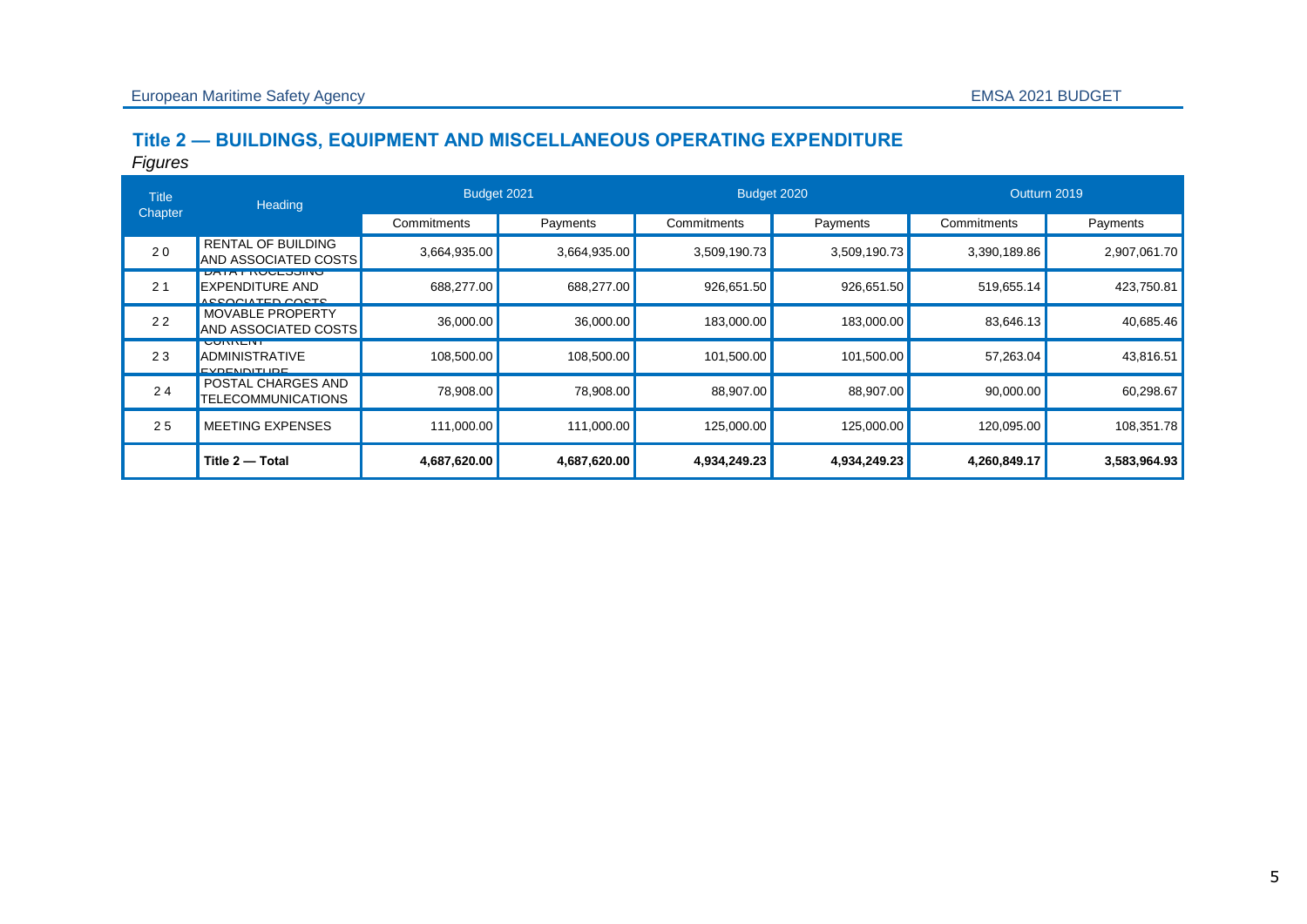# **Title 3 — OPERATIONAL EXPENDITURE**

| <b>Title</b>   | Heading                                                                | Budget 2021   |               |               | Budget 2020   | Outturn 2019  |               |
|----------------|------------------------------------------------------------------------|---------------|---------------|---------------|---------------|---------------|---------------|
| Chapter        |                                                                        | Commitments   | Payments      | Commitments   | Payments      | Commitments   | Payments      |
| 3 <sub>1</sub> | <b>INFORMATION SERVICES</b><br>& DATABASES                             | 8,012,007.00  | 6,707,018.00  | 5,322,586.00  | 6,226,555.00  | 5,221,507.03  | 5,794,387.14  |
| 32             | <b>INFORMATION &amp;</b><br><b>COMMUNICATION</b>                       | 200,000.00    | 200,000.00    | 152,464.00    | 162,464.00    | 159,379.75    | 149,774.26    |
| 33             | <b>UPERATIONAL</b><br>WORKSHOPS &<br><b>TRAININGS</b>                  | 731,000.00    | 704,999.00    | 909,775.00    | 878,929.00    | 1,184,466.66  | 789,785.50    |
| 35             | <u>זט דאטץ אט פאועט וכ</u><br>THE AGENCY'S<br><b>OPERATIONS</b>        | 1,828,100.00  | 449,100.00    | 388,100.00    | 590,600.00    | 671,070.00    | 267,910.00    |
| 36             | <b>MISSION EXPENSES</b>                                                | 632,000.00    | 583,500.00    | 525,000.00    | 530,910.00    | 678,400.00    | 584,956.80    |
| 37             | <b>LUNU KANUE</b><br><b>IDENTIFICATION AND</b><br>TRACKING DATA CENTRE | 1,280,000.00  | 1,321,266.00  | 1,326,299.62  | 1,218,645.62  | 1,461,664.04  | 1,400,405.13  |
| 38             | <b>ANTI-POLLUTION</b><br><b>MEASURES</b>                               | 20,626,000.00 | 23,302,920.00 | 25,009,988.00 | 24,084,988.00 | 28,659,625.52 | 22,837,607.90 |
| 39             | <b>UUUPERATIUN UN</b><br><b>COAST GUARD</b><br><b>FLINCTONS</b>        | 18,305,288.00 | 18,345,592.00 | 14,096,954.00 | 15,159,335.00 | 11,788,917.09 | 15,226,149.80 |
|                | Title 3 - Total                                                        | 51,614,395.00 | 51,614,395.00 | 47,731,166.62 | 48,852,426.62 | 49,825,030.09 | 47,050,976.53 |